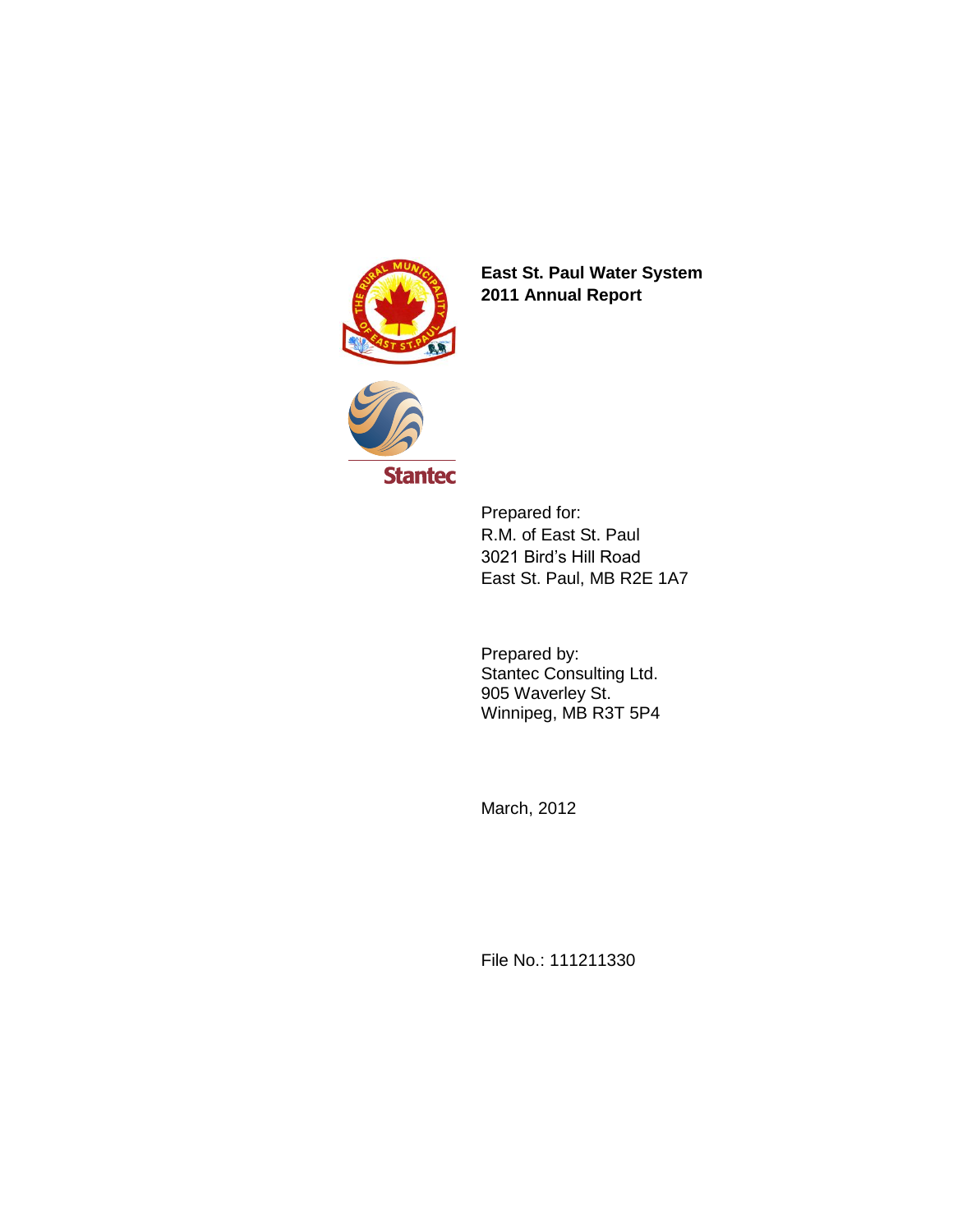## **EAST ST. PAUL WATER SYSTEM** 2011 ANNUAL REPORT

# **Table of Contents**

| 1.በ |       |  |
|-----|-------|--|
|     |       |  |
|     | 1.1.1 |  |
|     | 1.1.2 |  |
|     | 1.1.3 |  |
|     | 1.1.4 |  |
|     | 1.1.5 |  |
|     |       |  |
|     |       |  |
|     | 1.3.1 |  |
|     |       |  |
|     | 1.4.1 |  |
|     | 1.4.2 |  |
|     |       |  |
| 1.6 |       |  |
|     |       |  |
|     |       |  |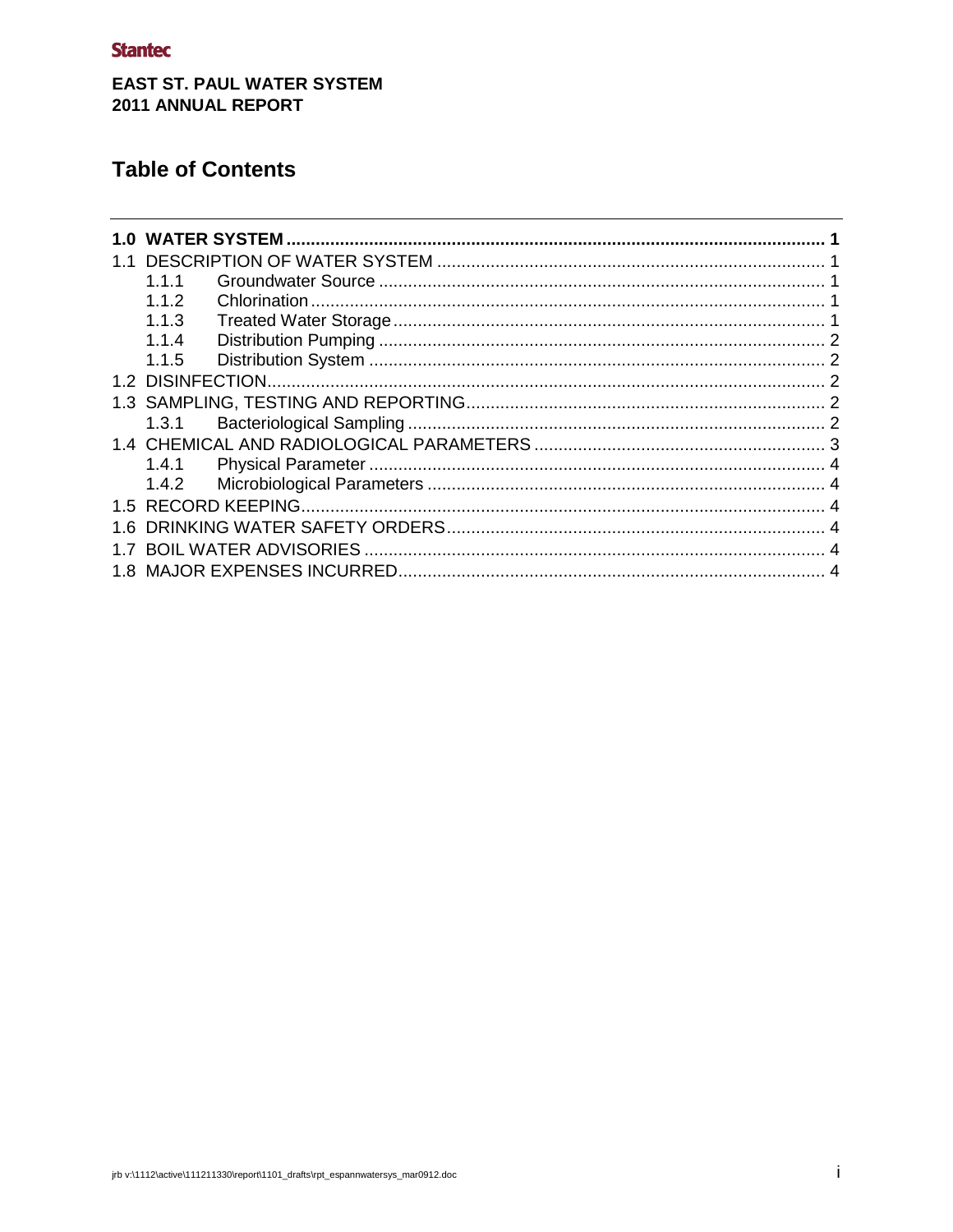## **EAST ST. PAUL WATER SYSTEM 2011 ANNUAL REPORT**

## <span id="page-2-0"></span>**1.0 Water System**

## <span id="page-2-1"></span>**1.1 DESCRIPTION OF WATER SYSTEM**

The Rural Municipality of East St. Paul (R.M.) Water System consists of groundwater pumping, chlorination, treated water storage, distribution pumping and distribution piping. Refer to Figure 1.0 for a process flow diagram of the water system.

#### <span id="page-2-2"></span>**1.1.1 Groundwater Source**

Groundwater is conveyed to the water treatment plant (WTP) using a series wells. Five (5) production wells are located east of the Floodway off Oasis Road in the R.M. of Springfield. Four of these production wells (PW1, PW4, PW5 and PW6) withdraw groundwater from a sand and gravel aquifer at a depth of approximately 24 meters below the existing grade and can provide a combined 18 L/s to the WTP. Water Rights License No. 2007-074 authorizes the withdrawal of 358,000 m<sup>3</sup>/yr. at a maximum rate of 11.4 L/s from these four wells.

The fifth production well (PW8) withdraws groundwater from a bedrock carbonate aquifer at a depth of approximately 43 meters below grade and can provide 20 L/s to the WTP. Water Rights License No. 2005-060 authorizes the withdrawal of 195,000  $\text{m}^3/\text{yr}$ . at a maximum rate of 20 L/s from this well.

Two meter chambers measure the groundwater withdrawn from each aquifer. There is also a turbidity meter in each meter chamber to monitor the turbidity of the groundwater.

A sixth production well (PW7) is located adjacent the WTP off Wenzel Street in the R.M. of East St. Paul. PW7 withdraws groundwater from the bedrock aquifer and can provide 19 L/s to the WTP. Water Rights License 2009-030 was issued July 16, 2009 and authorizes the withdrawal of 612,000  $\mathrm{m}^3$ /yr. at a maximum rate of 19 L/s from this well.

#### <span id="page-2-3"></span>**1.1.2 Chlorination**

The groundwater is chlorinated prior to being discharged to a reservoir for storage. Liquid chlorine (sodium hypochlorite – 12%) is dosed to the groundwater using a chemical feed pump based on flow. The chlorine dose is manually adjusted based on the chlorine residual entering the distribution system.

### <span id="page-2-4"></span>**1.1.3 Treated Water Storage**

Treated water is stored in a three cell reservoir. The reservoir buffers the peak instantaneous demands in the distribution system and provides storage for Class 3 fire protection. The total effective storage volume is 2,415,000 L. The estimated retention time at peak flow is 6.1 hours.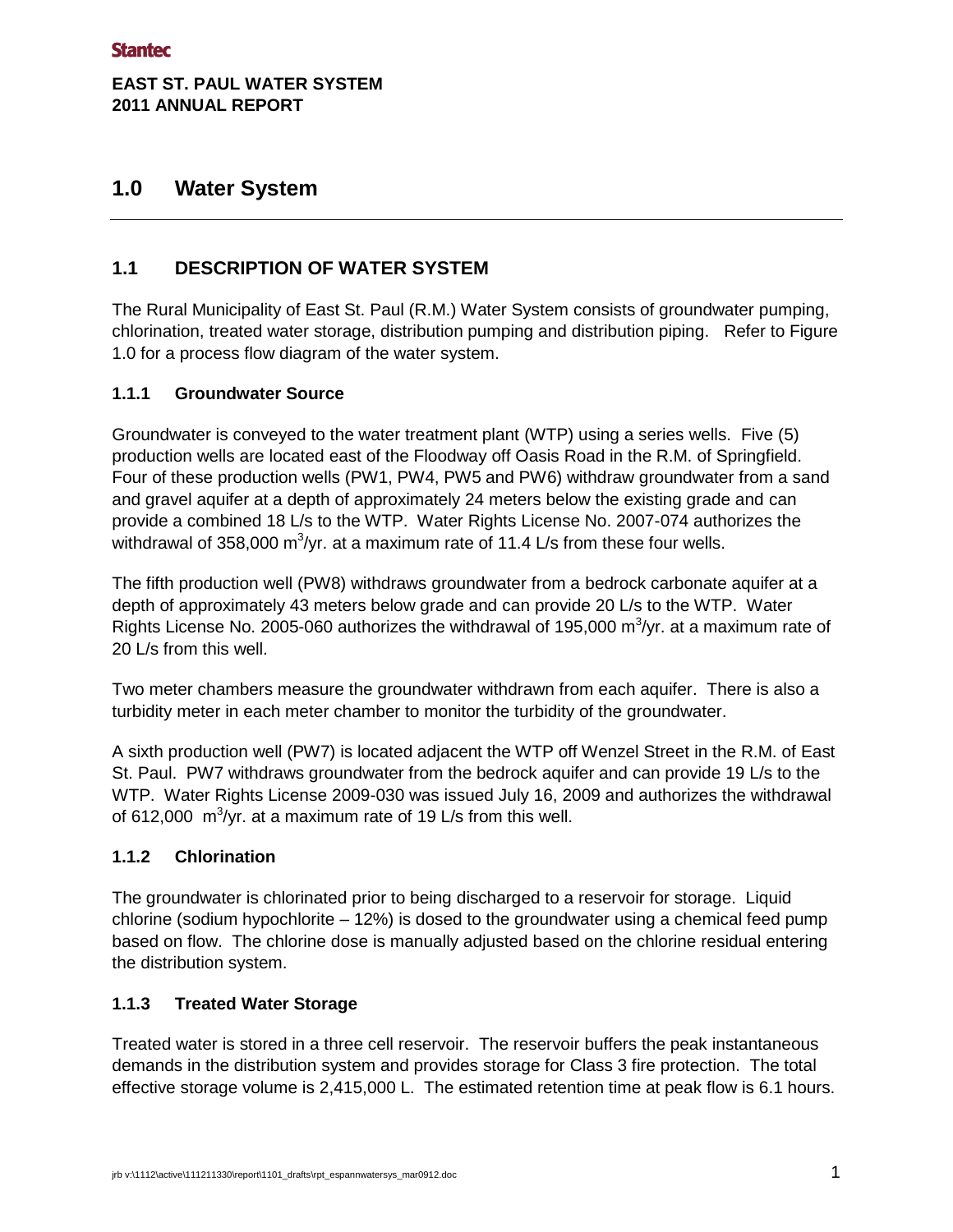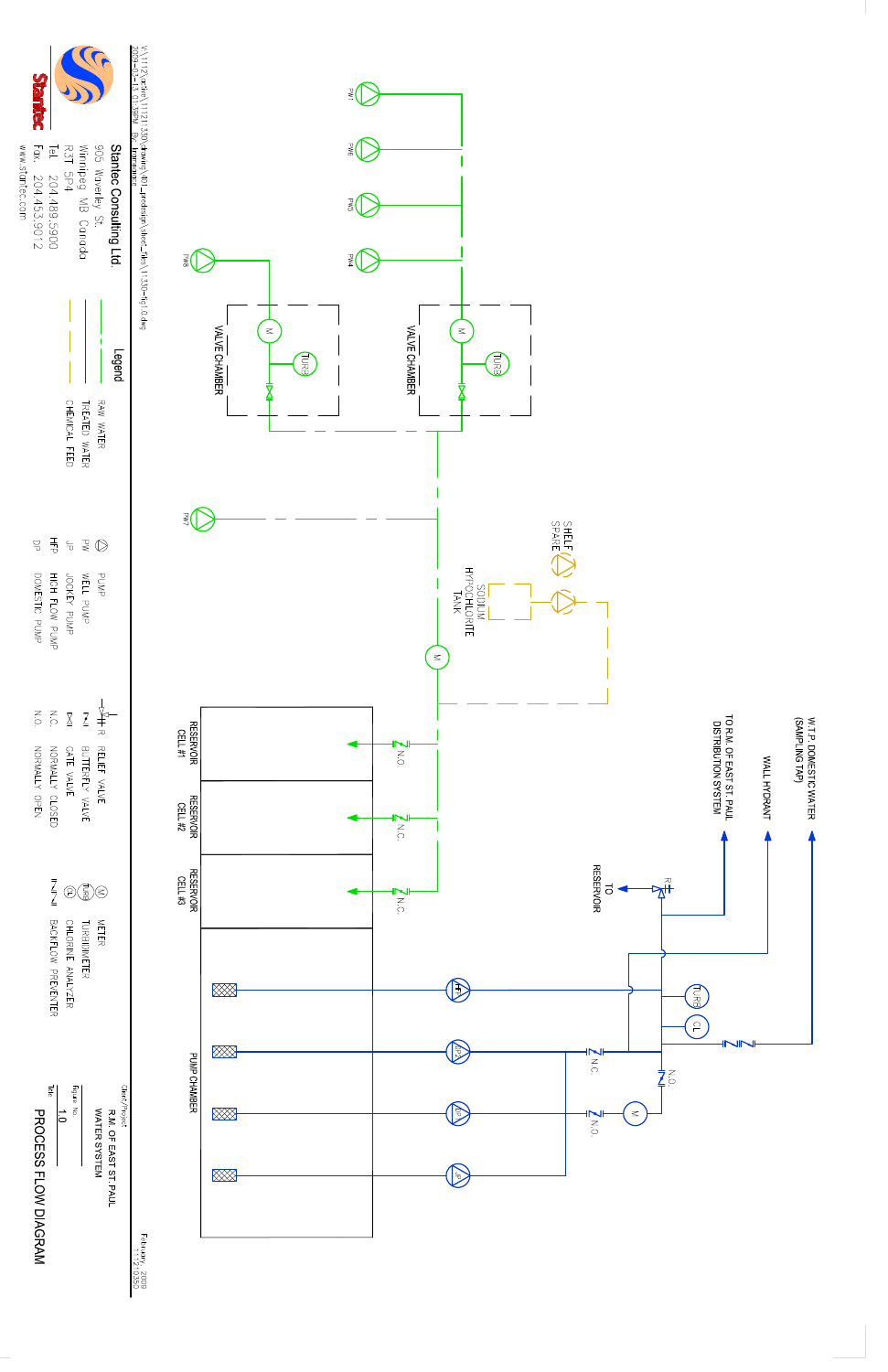**EAST ST. PAUL WATER SYSTEM 2011 ANNUAL REPORT**  Water System March 9, 2012

#### <span id="page-4-0"></span>**1.1.4 Distribution Pumping**

The distribution pumping system is made up of four (4) vertical turbine pumps. Two (2) domestic pumps (DP1 & DP2) each rated at 27 L/s operate based on pressure to meet the varying demands in the distribution system. The jockey pump (JP) rated at 3 L/s is turned on if the distribution system pressure drops below 55 psi, while the high flow pump (HFP) rated at 53 L/s turns on if the pressure drops below 50 psi.

#### <span id="page-4-1"></span>**1.1.5 Distribution System**

The distribution system is comprised of approximately 33,000 meters of PVC pipe. There are approximately 908 services in the distribution system.

### <span id="page-4-2"></span>**1.2 DISINFECTION**

Chlorine is used as the primary disinfectant. The Drinking Water Safety Act (DWSA) requires a minimum free chlorine residual entering the distribution system of 0.5 mg/L and a minimum free chlorine residual of 0.1 mg/L in the distribution system. The R.M. continuously measures the chlorine level entering the distribution system using an online analyzer. They also manually measure the chlorine level entering the distribution system on a daily basis and the chlorine level in the distribution system on a weekly basis. There were no occurrences where there was no daily chlorine residual sample taken.

| <b>Description</b>                                      | <b>Requirement</b> | <b>Performance</b> |
|---------------------------------------------------------|--------------------|--------------------|
| Free Chlorine residual entering the distribution system | $\geq 0.5$ mg/L    | 100 %              |
| Frequency of testing daily at WTP                       | Daily              | 100 %              |
| Free Chlorine residual in the distribution system       | $\geq$ 0.1 mg/L    | 100%               |
| Frequency of testing in the distribution system         | Weekly             | 100 %              |
| <b>Report Submission</b>                                | Monthly            | 100 $%$            |

#### **Table 1.1 – Disinfection Testing Performance**

## <span id="page-4-3"></span>**1.3 SAMPLING, TESTING AND REPORTING**

#### <span id="page-4-4"></span>**1.3.1 Bacteriological Sampling**

While the R.M. is required to sample the raw water entering the WTP, treated water leaving the WTP and treated water in the distribution system on a biweekly basis, the R.M. samples weekly in an effort to be proactive. Samples are sent to ALS Laboratory Group and Maxxam Analytics for Total Coliform and E. Coli sampling. Sampling results are summarized as follows: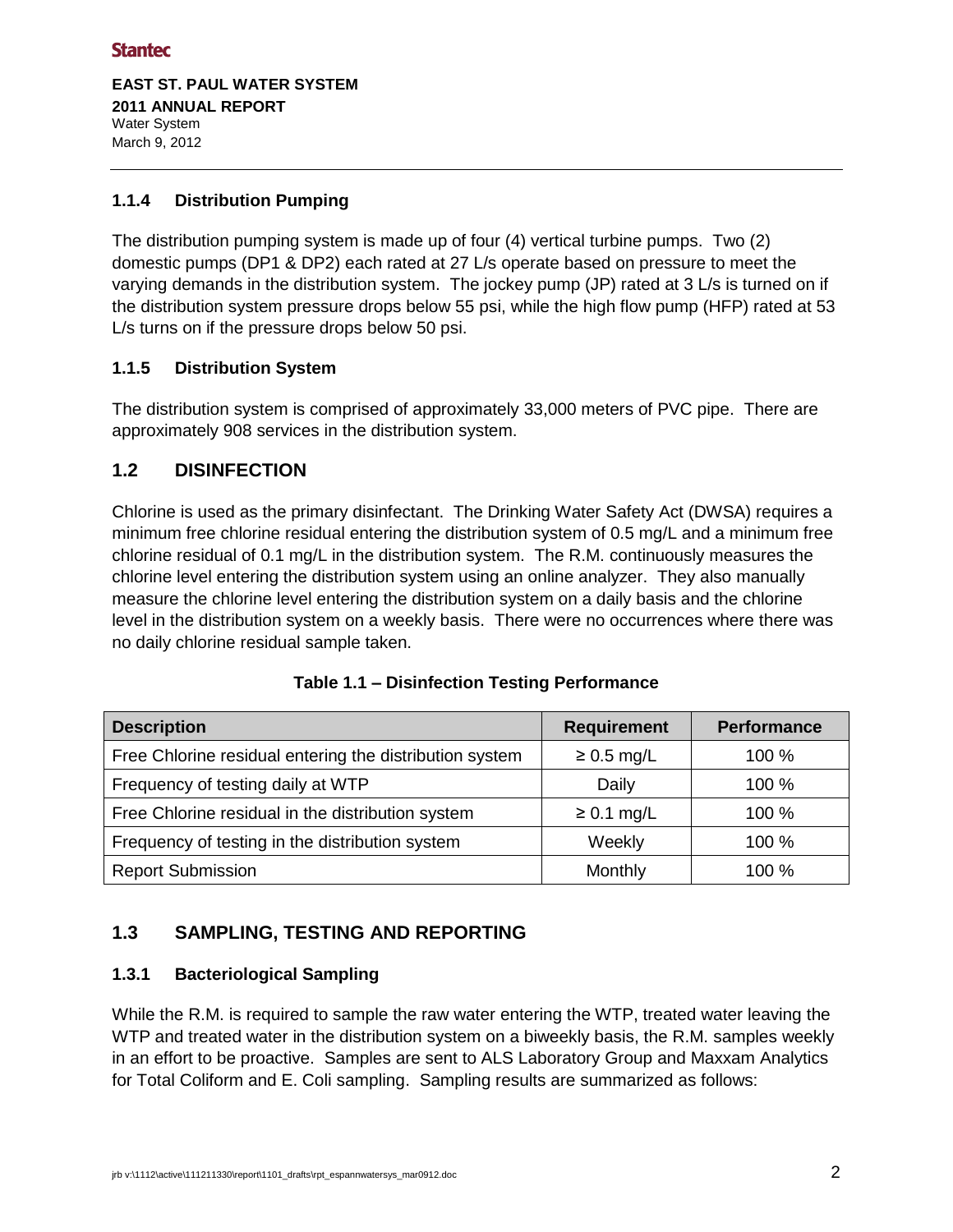**EAST ST. PAUL WATER SYSTEM 2011 ANNUAL REPORT**  Water System March 9, 2012

| <b>Description</b>        | <b>Requirement</b> | <b>Performance</b> |  |
|---------------------------|--------------------|--------------------|--|
| <b>Sampling Frequency</b> | Weekly             | 100%               |  |
| <b>Total Coliform</b>     | $<$ 1 MPN / 100 mL | 100%               |  |
| E. Coli                   | $<$ 1 MPN / 100 mL | 100%               |  |

#### **Table 1.2 – Bacteriological Testing Performance**

## <span id="page-5-0"></span>**1.4 CHEMICAL AND RADIOLOGICAL PARAMETERS**

The R.M. is required to sample and test for chemical and radiological parameters once every three years. In 2011, the R.M. tested the treated water for the chemical and radiological parameters, as well as for hydrocarbon. The sampling results and the DWSA requirements are summarized in Table 1.3.

| <b>Parameter</b>       | <b>Sampling</b><br><b>Result</b><br>(mg/L) | <b>DWSA</b><br>MAC (mg/L) |
|------------------------|--------------------------------------------|---------------------------|
| Arsenic                | < 0.0002                                   | 0.01                      |
| Benzene                | < 0.0005                                   | 0.005                     |
| Fluoride               | 0.119                                      | 1.5                       |
| Lead                   | 0.00015                                    | 0.01                      |
| Nitrate-N <sup>*</sup> | < 0.071                                    | 10                        |
| Tetrachloroethylene    | < 0.0005                                   | 0.03                      |
| Trichloroethylene      | < 0.0005                                   | 0.005                     |
| Uranium                | 0.00181                                    | 0.02                      |

#### **Table 1.3 – Treated Water Quality Data Relevant to the DWSA**

\* Sampling result is for Nitrate + Nitrite – Nitrogen, while the DWSA requirement is only for Nitrate – Nitrogen

While not a requirement for a groundwater source not under the direct influence of surface water, the R.M. also conducted total trihalomethane (TTHM) testing at the WTP and in the distribution system twice during the year. TTHM and BDCM results were less than the DWSA maximum acceptable concentration. The average sampling results at the WTP and at a location in the distribution system are summarized in Table 1.4.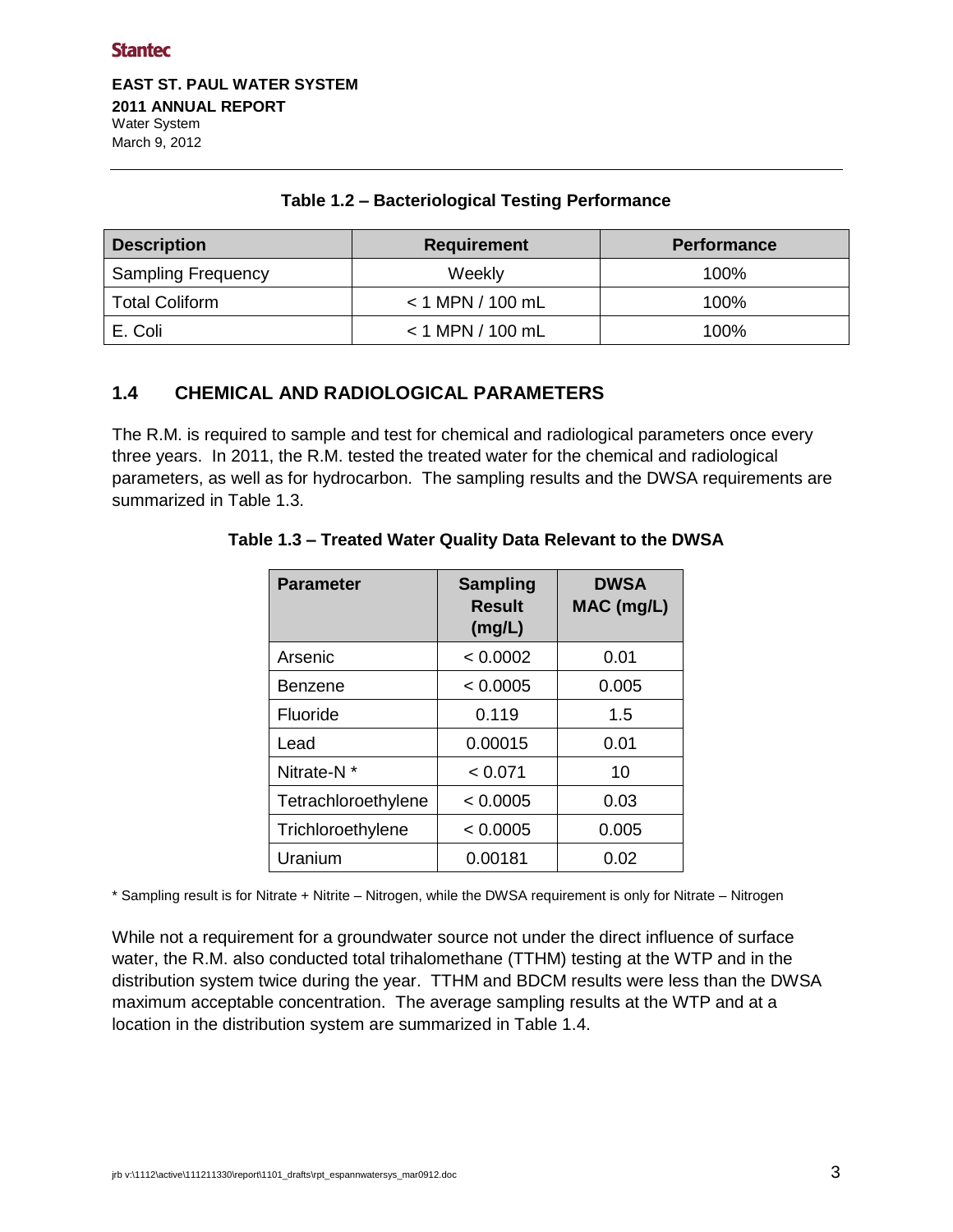**EAST ST. PAUL WATER SYSTEM 2011 ANNUAL REPORT**  Water System March 9, 2012

| <b>Parameter</b>                       | <b>WTP</b><br>(mg/L) | <b>Distribution System</b><br>(mg/L) | <b>DWSA MAC</b><br>(mg/L) |
|----------------------------------------|----------------------|--------------------------------------|---------------------------|
| Bromo-dichloromethane<br>(BDCM)        | 0.0050               | 0.0054                               | 0.016                     |
| <b>Total Trihalomethanes</b><br>(TTHM) | 0.016                | 0.016                                | 0.1                       |

#### **Table 1.4 – Average TTHM Sampling Results**

#### <span id="page-6-0"></span>**1.4.1 Physical Parameter**

The R.M. is currently not required to meet any physical limits prescribed in the DWSA.

#### <span id="page-6-1"></span>**1.4.2 Microbiological Parameters**

As the R.M. uses a groundwater source not under the influence of surface water they are not required to achieve the DWSA prescribed reductions for *Giardia*, *Cryptosproidium*, and viruses.

#### <span id="page-6-2"></span>**1.5 RECORD KEEPING**

The R.M. retains all the testing data and stores one copy at the WTP. Copies of the chlorination data is submitted to the ODW on a monthly basis. Maxxam Analytics also copies the ODW on the bacteriological sampling results on a bi-weekly basis.

#### <span id="page-6-3"></span>**1.6 DRINKING WATER SAFETY ORDERS**

There were no drinking water safety orders issued to the R.M. in 2011.

#### <span id="page-6-4"></span>**1.7 BOIL WATER ADVISORIES**

There was no boil water advisories issued to the R.M. in 2011.

#### <span id="page-6-5"></span>**1.8 MAJOR EXPENSES INCURRED**

The R.M. installed 1100 meters of 300 mm dia. watermain from the Water Treatment Plant on Wenzel St. to the corner of Camsell Ave. and Bird's Hill Road. The purpose of the project was to install a second feed from the Water Treatment Plant to provide redundancy for the potable water supply to the Community. The project was publicly tendered and awarded to Outdoor Solutions for \$609,640. The work was substantially completed January  $27<sup>th</sup>$ , 2012 with deficiency work to be completed in the spring of 2012.